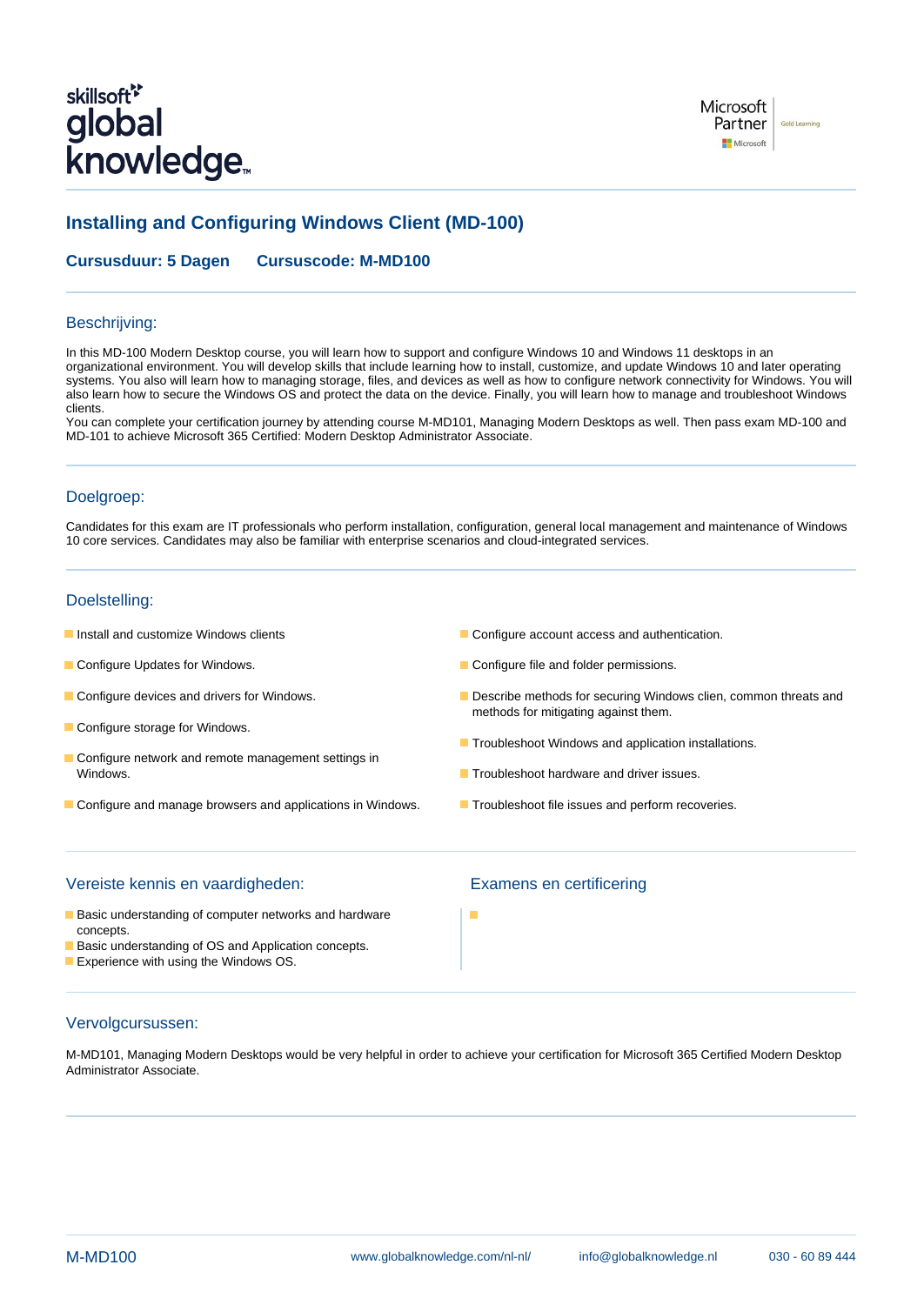## Cursusinhoud:

This module covers installing the Windows | Lab : Configuring and Testing Name client OS. Students will learn the different Resolution Resolution Lab : Configuring BitLocker editions of Windows client, requirements, and new features introduced. This module covers how to install the OS, as well as methods for | Lab : Administering Windows 10 Using | After completing this module, students will be migrations and upgrading. Students will also Remote Management able to: learn about common tools used in the deployment process. The contract of the contract of the different editions and deployment process.

- 
- **Notational Editions and Requirements in the option of the options.** All the options options.
- 
- 
- 

tools **Migrate content using the User State** Describe the different types of user and

Lab : Migrating User Settings using USMT securing data and the Windows OS. **Configure user account control.** 

able to: configure user account control. power plans and mobile device options.

- Understanding the different editions and <br>■ Customize the Windows client UI app to configure settings.
- options. **options.** Options. **options.** Options. **Describe printer management concepts.**
- 
- Migrate content using the User State setting app to configure settings. The managing print server properties. Migration Tool. **Perform tasks using Windows Perform tasks using Windows Describe the Windows servicing model.**
- **Describe the different methods for securing PowerShell.** ProverShell. Configure Windows update settings. data and the Windows OS. **Describe Concepts related to drivers. Describe updating Windows using WSUS.**
- service accounts. Configure client-side printing and Windows Update for Business.
- 
- 
- 
- 
- power plans and mobile device options. Describe updating Windows using VPNs.
- Use the Windows control panel and setting Windows Update for Business. **Configure Windows for remote** app to configure settings. The Configure Windows update using group management and access.
- 
- Describe concepts related to drivers. Configure IP network connectivity. Cloud, and virtual storage.
- Describe printer management concepts. Describe how name resolution works. Describe local disk partitions and
- Configure client-side printing and managing **Describe remote access technologies like** volumes.
- Describe the Windows servicing model. Configure Windows for remote Storage spaces.
- 
- Describe updating Windows using WSUS. Describe the options and benefits of supported file systems.
- Describe updating Windows using Windows | local, cloud, and virtual storage. | Configure file and folder permissions. Update for Business. The Configure local disk partitions and Configure shared folders.
- **Configure Windows update using group volumes.** Secure Windows through local policy volumes. policy. **Describe the capabilities and benefits of** settings.
- 
- Describe how name resolution works. Describe the differences and benefits of applications.
- Describe remote access technologies like supported file systems. VPNs. Configure file and folder permissions. The automated methods.

After completing this module, students will be  $\parallel$  features of Windows client. Introducing Windows Client able to: Understand the Windows client installation

- Installation Methods **Intervellet Conducts** Interventions and **Practice installing Windows client.** ■ Upgrading and Migrating Windows Clients features of Windows client. Migrate content using the User State
- Deployment Methods **Understand the Windows client** Migration Tool. installation options.  $\Box$  Describe the different methods for
	-
	- Migration Tool. **Subset Contract Contract Contract Contract Contract Contract Contract Contract Contract Contract Contract Contract Contract Contract Contract Contract Contract Contract Contract Contract Contract Contract**
	- Describe the different methods for **Configure Windows Hello.**
	- Describe the different types of user and  $\Box$  Register a device with a domain. service accounts. Customize the Windows client UI
	-
	-
	-
	-
- Understand the Windows client installation as power plans and mobile device **Describe concepts related to drivers.**
- **Practice installing Windows client.** Use the Windows control panel and **Configure client-side printing and** 
	-
	-
- Describe the different types of user and Describe printer management concepts. Describe updating Windows using
	-
- **Configure user account control.** Describe the Windows servicing model. policy.
- Register a device with a domain. **Configure Windows update settings. Configure IP network connectivity.**
- **Customize the Windows client UI** Describe updating Windows using **Describe how name resolution works.** 
	-
	-
	-
	-
	- print server properties. The server properties. The version of the VPNs. The version of the Capabilities and benefits of
		-
		-
		-
- Configure IP network connectivity. Storage spaces. Storage spaces.
	-

M-MD100 www.globalknowledge.com/nl-nl/ info@globalknowledge.nl 030 - 60 89 444

Module 1: Installing Windows **Lab** : Configuring Network Connectivity Lab : Configuring Firewall and Connection line line Security

- 
- 
- 
- 
- Lab : Deploying Windows using Windows ADK **Practice installing Windows client.** Securing data and the Windows OS.
	-
	-
	-
	-
	-
- After completing this module, students will be Configure Windows Hello. Configure Configure device specific settings such as
	- Register a device with a domain.  $\Box$  Use the Windows control panel and setting
	- features of Windows client. **Configure device specific settings such Perform tasks using Windows PowerShell.** 
		-
		-
		-
		-
		-
		-
		-
- Configure Windows Hello. The managing print server properties. The Configure Windows update using group
	-
	-
- **Configure device specific settings such as Access** WSUS. Describe remote access technologies like
	-
- **Perform tasks using Windows PowerShell.** policy.  $\blacksquare$  **Describe the options and benefits of local,**  $\blacksquare$  **Describe the options and benefits of local,** 
	-
	-
- Configure Windows update settings. The management and access. **Describe the differences and benefits of**  $\blacksquare$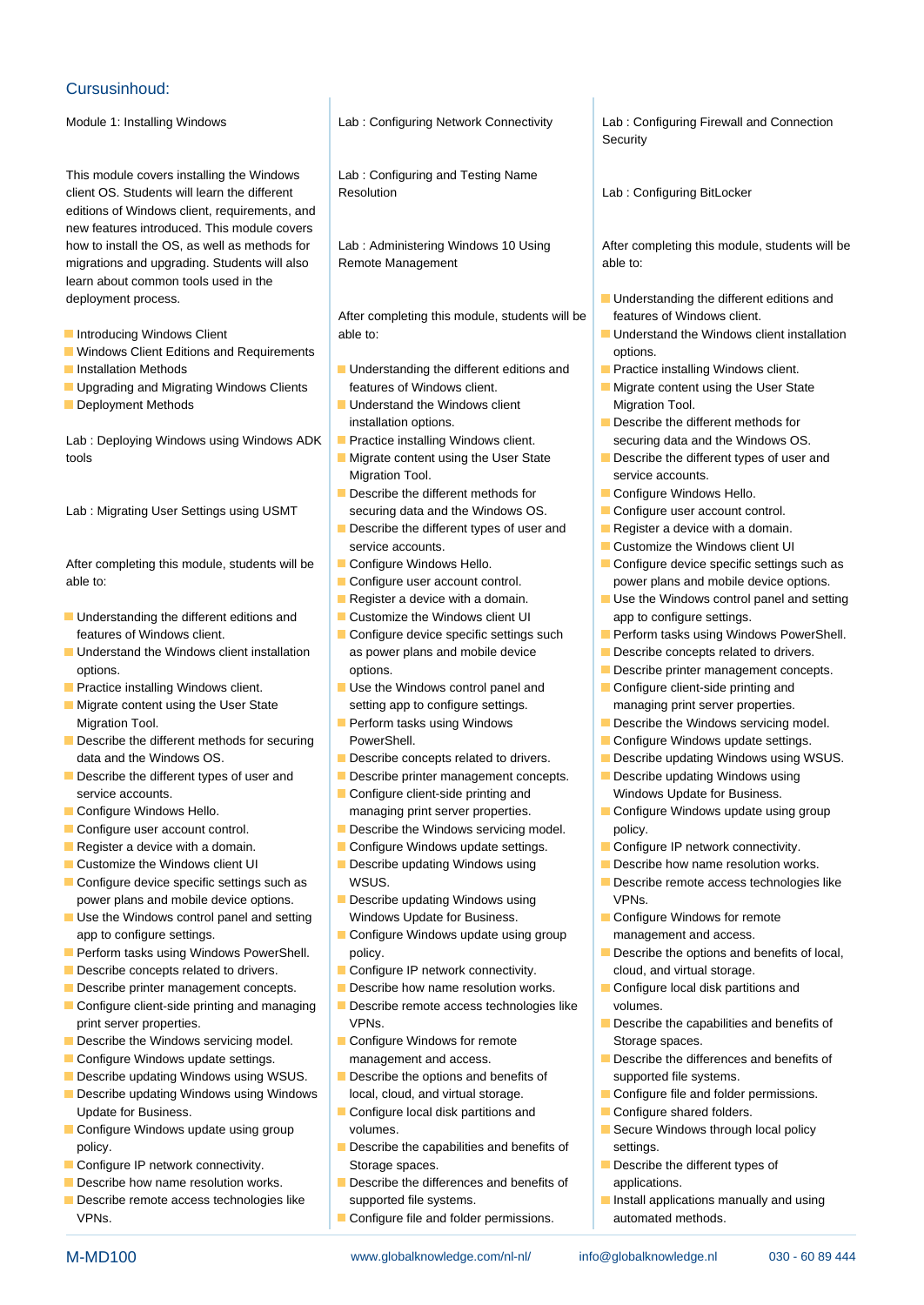- Configure Windows for remote management **Configure shared folders.** Manage application deployment using the and access. Secure Windows through local policy Windows Store.
- Describe the options and benefits of local, settings. Settings. Learn about web browser features in cloud, and virtual storage.  $\Box$  Describe the different types of Windows.
- Configure local disk partitions and volumes. applications. In the state of the leader of leaders in the local disk partitions and volumes. Applications.
- Storage spaces. The state of the state of the state of the state of the state of the security threats.
- 
- 
- 
- 
- Describe the different types of applications. mitigate these common security threats. Defender.
- automated methods. encryption. And the Constantine Constanting of the Windows architecture.
- Manage application deployment using the Describe how Windows firewall can Describe key stages in troubleshooting.
- Learn about web browser features in **Describe the benefits of using IPSec.** various tools in Windows. Windows.  $\Box$  Describe the different features of  $\Box$  Use monitoring tools to establish a
- 
- mitigate these common security threats. AppLocker. AppLocker. Applocker.
- 
- Describe how Windows firewall can secure **D** Describe the purpose and benefits of the file and system recovery.
- Describe the benefits of using IPSec. **Use monitoring tools to establish a** function.
- Defender. **Optimize performance on Windows** the Application Compatibility Toolkit.
- 
- 
- 
- 
- 
- $\Box$  Optimize performance on Windows clients.  $\Box$  Solve application compatibility issues account scenarios.
- 
- **Configure Windows to support individual file** Describe the various methods identifying and system recovery. **And recovering from startup issues.** Module 10: Supporting the Windows Client
- Recover a device using the Reset This PC  $\Box$  Describe when to use the various Environment function. **and incremental startup of the startup options.** advanced startup options.
- $\blacksquare$  Solve application compatibility issues with  $\blacksquare$  Identify and disable a failed service. the Application Compatibility Toolkit. **I I** ldentify and mitigate common locked This module will cover the Windows
- **Troubleshoot common browser issues.** account scenarios. And architecture and common environments.
- Describe the various methods identifying Troubleshoot and remediate driver Students will be introduced to the various and recovering from startup issues. issues. in itsues. This issues issues and recovering Windows. This issues i
- Describe when to use the various advanced **Troubleshoot Peripherals** module will also discuss methodologies for
- 
- $\blacksquare$  Identify and mitigate common locked account scenarios. Windows Architecture and the state of the state of the state of the state of the state of the state of the state of the state of the state of the state of the state of the state of the state of the state
- 
- 

Module 2: Configuring Authorization ; published approach in Sourse will also cover

## This module introduces the tools and features  $\Box$  Managing Storage  $\Box$  Lab : Monitoring Events of Windows for authorizing access to Windows **Managing Disks and Volumes** clients. Students will learn about methods for Managing Storage Spaces how users sign-in to Windows. This module After completing this module, students will be a students will be a student of  $\blacksquare$

- 
- 
- 
- 
- Describe the differences and benefits of Manage application deployment using the Describe the different methods of supported file systems. The supported file systems. The system of the systems of the systems of the system of the system of the system of the system of the system of the system of the system of the system of the system of
- Configure shared folders. The configure shared folders. The device.
	-
	-
	-
	-
	-
- **IDENTIFY COMMON SECUTE THEORY COMMON SECUTIVE INCLUSIVE CONSERVANCE CONSERVANCE CONSERVANCE IN A PERFORMANCE BASELINE** 
	-
- Describe the different methods of **Describe the Windows architecture.** The Describe the Windows architecture.
	-
	-
	-
	-
- Describe key stages in troubleshooting. The covery. The covery and recovering from startup issues.
- Describe the purpose and benefits of the Configure Windows to support individual Describe when to use the various various tools in Windows. The state of the and system recovery. The startup options.
- Use monitoring tools to establish a **Recover a device using the Reset This** I dentify and disable a failed service. performance baseline **PC** function. In the performance baseline in the performance baseline in the PC function.
- Describe the different methods of file with the Application Compatibility Toolkit. Troubleshoot and remediate driver issues.
	- **Troubleshoot common browser issues.** Troubleshoot Peripherals
		-
		-
		-
		-
		-
		-
		-

■ Troubleshoot and remediate driver issues. | This module covers storage configuration and | ■ Support and Diagnostic Tools ■ Troubleshoot Peripherals **Management in Windows 10. Students will be** Monitoring and Troubleshooting Computer introduced to local, cloud and virtual storage Performance Authentication **configuring storage on client devices and** Lab : Monitoring Reliability and Performance introduce storage spaces.

M-MD100 www.globalknowledge.com/nl-nl/ info@globalknowledge.nl 030 - 60 89 444

- 
- 
- 
- 
- 
- 
- Describe the capabilities and benefits of **I**nstall applications manually and using **Describe the methods by which you can** 
	-
- Configure file and folder permissions. Learn about web browser features in Describe how Windows firewall can secure
- Secure Windows through local policy **IDENTIFY COMMON SECUTE THE SECURITY** Describe the benefits of using IPSec.
	- settings. **Describe the methods by which you can** Describe the different features of Microsoft
- Install applications manually and using **Describe the different methods of Describe the benefits of using AppLocker.** 
	-
	-
	- Windows Store. Store. Secure the device. The secure the device. Describe the purpose and benefits of the purpose and benefits of the
		-
- Describe the methods by which you can Describe the benefits of using Describe the Describe the benefits of using Describe in Describe in Describe the benefits of using Describe in Describe in Describe in Describe in Descri
	-
	- encryption. **Describe key stages in troubleshooting.** Configure Windows to support individual
	- the device. various tools in Windows. **Recover a device using the Reset This PC** the device using the Reset This PC
- Describe the different features of Microsoft performance baseline Solve application compatibility issues with
- Describe the benefits of using AppLocker. clients. Clients. The clients of the benefits of using AppLocker. Clients.
- Describe the Windows architecture. Describe the different methods of file Describe the various methods identifying
	-
	-
	-
	- -

startup options. **Example 3** and how to the startup options. The startup options and how to I Identify and disable a failed service. Module 6: Configuring Storage proactively manage and optimize Windows .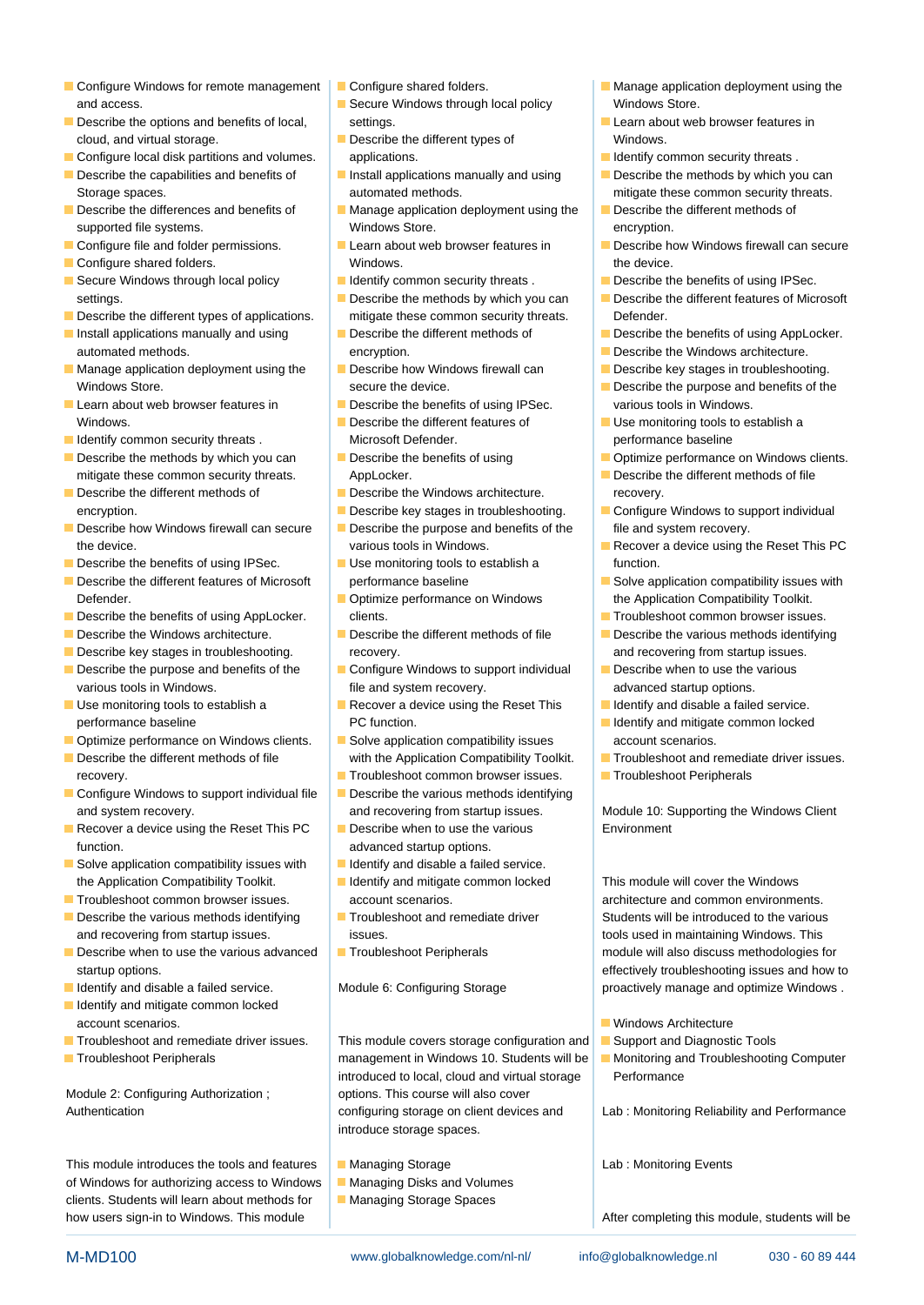also covers restricting what users can or cannot Lab : Creating a Storage Space able to: do on a device through methods like UAC and account types. The country of the state of the state of the Understanding the different editions and

- 
- **Managing Users and Groups options.** The managing Users and Groups options.
- 
- 
- 

Lab : Managing Local User and Microsoft installation options. The service accounts. Account Authentication **Practice installing Windows client.** Practice installing Windows client.

Lab : Managing password and account options Describe the different methods for Customize the Windows client UI

After completing this module, students will be Register a device with a domain. Describe concepts related to drivers. able to: Customize the Windows client UI Describe printer management concepts.

- Understanding the different editions and as power plans and mobile device managing print server properties.
- Understand the Windows client installation | Use the Windows control panel and | Configure Windows update settings. options. setting app to configure settings. **Describe updating Windows using WSUS.**
- **Practice installing Windows client.** Perform tasks using Windows **Describe updating Windows using Describe updating Windows using**
- **Migrate content using the User State Access PowerShell.** Number 2016 and Mindows Update for Business.
- Describe the different methods for securing **Describe printer management concepts.** policy. data and the Windows OS. **Configure Client-side printing and** Configure IP network connectivity.
- service accounts. **Describe the Windows servicing model.** Describe remote access technologies like
- 
- Configure user account control. Describe updating Windows using **Configure Windows for remote**
- 
- 
- Configure device specific settings such as Windows Update for Business. Cloud, and virtual storage. power plans and mobile device options.  $\Box$  Configure Windows update using group  $\Box$  Configure local disk partitions and
- Use the Windows control panel and setting policy. The policy policy is a setting policy of the Windows control panel and setting policy. app to configure settings. **Configure IP network connectivity.** Describe the capabilities and benefits of
- **Perform tasks using Windows PowerShell.** Describe how name resolution works. Storage spaces.
- 
- 
- Configure client-side printing and managing **Configure Windows for remote** Configure file and folder permissions. print server properties. management and access. **Configure shared folders.** The state of the management and access.
- Describe the Windows servicing model. Describe the options and benefits of Secure Windows through local policy
- Configure Windows update settings. local, cloud, and virtual storage. Settings.
- Describe updating Windows using WSUS. Configure local disk partitions and Describe the different types of
- **Describe updating Windows using Windows volumes.** All volumes volumes volumes values applications. Update for Business. **Describe the capabilities and benefits of Install applications manually and using**
- **Configure Windows update using group Storage spaces. automated methods.** And in the space of the storage spaces. policy. **Describe the differences and benefits of Manage application deployment using the**
- 
- 
- Describe remote access technologies like Configure shared folders. Windows. VPNs. Secure Windows through local policy **IDENT LIGENTIFY COMMON SECURITY** threats .
- Configure Windows for remote management settings. The methods by which you can and access. **Describe the different types of mitigate these common security threats.**
- Describe the options and benefits of local, applications. Describe the different methods of cloud, and virtual storage. The Install applications manually and using encryption.
- 

Configuring User Account Control | After completing this module, students will be | Practice installing Windows client. **Implementing Device Registration** able to: **Migrate content using the User State Content using the User State** 

- Lab : Managing Domain Authentication Understanding the different editions and Describe the different methods for features of Windows client. securing data and the Windows OS.
	-
	- $\blacksquare$  Migrate content using the User State  $\blacksquare$  Configure user account control.
	-
	-
	-
	-
	-
	-
	-
	- $\Box$  Configure device specific settings such  $\Box$  Configure client-side printing and features of Windows client. **Options** options. **Describe the Windows servicing model.** Describe the Windows servicing model.
		-
		-
	- Migration Tool. **Describe concepts related to drivers.** Configure Windows update using group
		-
- Describe the different types of user and managing print server properties. Describe how name resolution works.
	-
- Configure Windows Hello. 
 Configure Windows update settings. 
 VPNs.
- Register a device with a domain. MSUS. The state of the state of the management and access.
- Customize the Windows client UI Describe updating Windows using **Describe the options and benefits of local**,
	-
	-
	-
- Describe concepts related to drivers. Describe remote access technologies like Describe the differences and benefits of Describe printer management concepts. VPNs. VPNs. supported file systems.
	-
	-
	-
	-
- **Configure IP network connectivity.** supported file systems. Windows Store.
- Describe how name resolution works. Configure file and folder permissions. Learn about web browser features in
	-
	-
	-
- Configure local disk partitions and volumes. <br>
automated methods. 
<br> **Describe how Windows firewall can secure** and volumes. 
automated methods.

M-MD100 www.globalknowledge.com/nl-nl/ info@globalknowledge.nl 030 - 60 89 444

- Lab : Managing Storage features of Windows client.
- **Authentication and Solution line Understand the Windows client installation** 
	-
	- Migration Tool.
	-
	- Understand the Windows client **Describe the different types of user and** 
		-
		-
	- Migration Tool. **Register a device with a domain.** Register a device with a domain.
		-
	- securing data and the Windows OS. Configure device specific settings such as Describe the different types of user and power plans and mobile device options.
- Lab : Managing Azure AD Authentication service accounts. The Service of the Windows control panel and setting **Configure Windows Hello.** app to configure settings.
	- Configure user account control. Perform tasks using Windows PowerShell.
		-
		-
		-
		-
		-
		-
		-
		-
		-
		-
		-
		-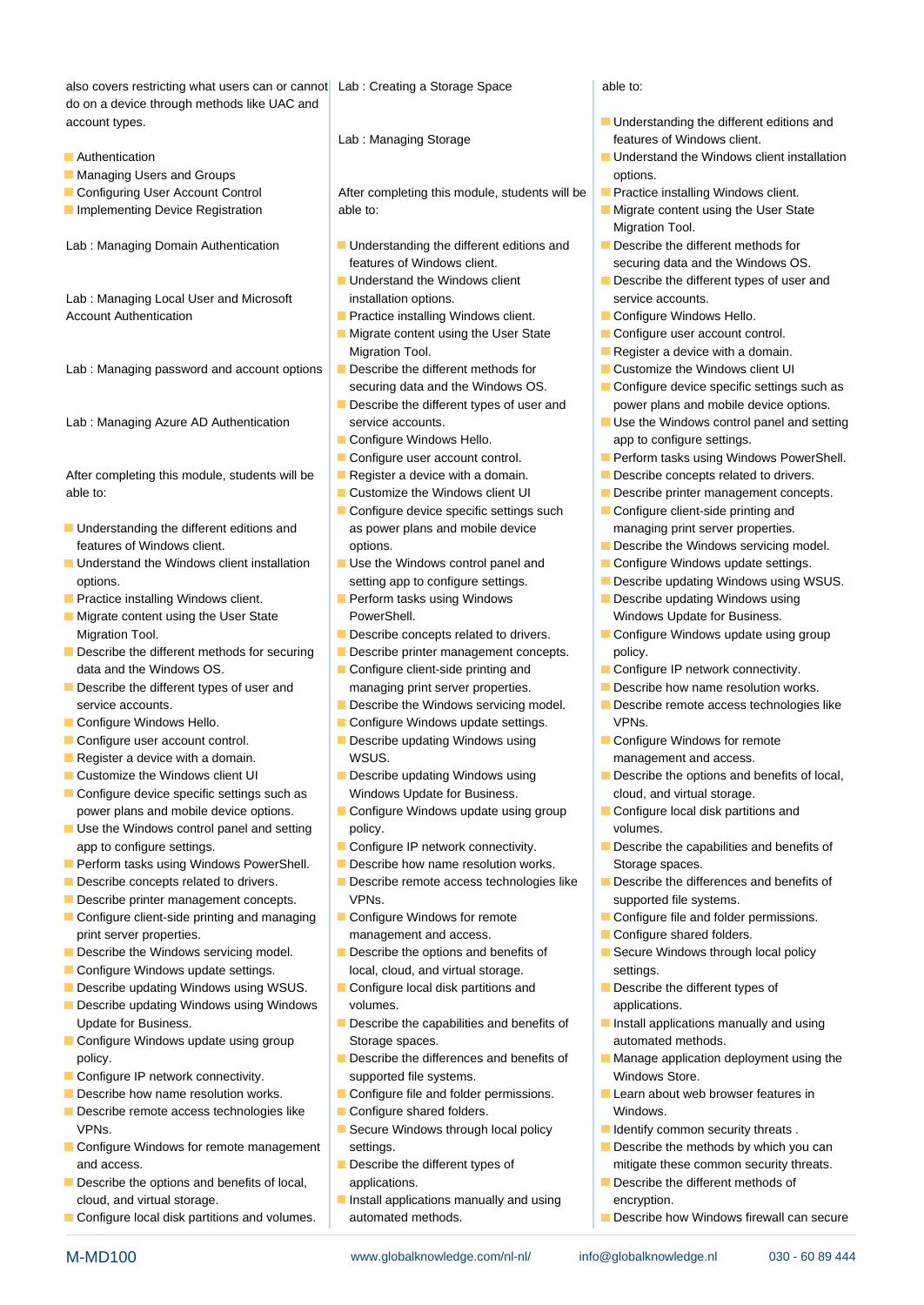- 
- supported file systems. The systems of the systems of the Mindows. The system of the Defender.
- Configure file and folder permissions. In Identify common security threats . Describe the benefits of using AppLocker.
- 
- 
- Describe the different types of applications. encryption. The encryption entries of a various tools in Windows.
- automated methods. The secure the device. The secure the device is seen the device of the performance baseline
- Windows Store. **Describe the different features of Describe the different methods of file**
- Learn about web browser features in Microsoft Defender. The metal of the recovery.
- I Identify common security threats . AppLocker. AppLocker. The statement of the and system recovery.
- mitigate these common security threats. Describe key stages in troubleshooting. | function.
- 
- Describe how Windows firewall can secure USE use monitoring tools to establish a Troubleshoot common browser issues. the device. **Example 20** of the various methods identifying the device.
- Describe the benefits of using IPSec. **Optimize performance on Windows** and recovering from startup issues.
- Describe the different features of Microsoft clients.  $\Box$  Describe when to use the various Defender. **Describe the different methods of file** advanced startup options.
- Describe the benefits of using AppLocker. The recovery. The service is a failed service.
- 
- 
- Describe the purpose and benefits of the Recover a device using the Reset This Troubleshoot and remediate driver issues. various tools in Windows. The PC function. The Community of the Community Community PC function.
- 
- **Optimize performance on Windows clients.** Troubleshoot common browser issues. Applications
- Describe the different methods of file  $\Box$  Describe the various methods identifying recovery. The covering from startup issues.
- Configure Windows to support individual file Describe when to use the various This module helps students plan for file
- Recover a device using the Reset This PC I Identify and disable a failed service. to plan and configure data protection
- the Application Compatibility Toolkit. The Troubleshoot and remediate driver includes common methods for
- 
- and recovering from startup issues. issues.  $\Box$  issues.
- Describe when to use the various advanced | Module 7: Configuring Data Access and startup options. The startup options of the Usage File Recovery in Windows and The Recovery in Windows
- **IDENTIFY Application Troubleshooting** and disable a failed service.
- I Identify and mitigate common locked
- Troubleshoot and remediate driver issues. | permissions. This module will cover
- 

Module 3: Post-installation Configuration and folder permissions as well as shared folders. able to: Personalization **Students will also learn configuring settings** lines in Students will also learn configuring settings

tasks in Windows client. Students will learn line options. In the options. how to customize the user interface, as well as Overview of File Systems Practice installing Windows client. using the control panel and settings app to Configuring and Managing File Access Migrate content using the User State configure common OS settings. This course will Configuring and Managing Shared Migration Tool. also introduce students to Windows Folders Folders Providents of the Describe the different methods for PowerShell. This module will cover how device **Managing User Files** Securing data and the Windows OS. drivers work and how they work. Students will **Describe the different types of user and** drivers will be a proportional Describe the different types of user and also be introduced to managing and configuring Lab : Configuring and Managing Permissions service accounts.

- Describe the capabilities and benefits of Manage application deployment using the the device. Storage spaces. The state of the United Store Store. The Storage spaces is a percent of the benefits of using IPSec.
	-
	-
- Configure shared folders. **Describe the methods by which you can** Describe the Windows architecture. Secure Windows through local policy mitigate these common security threats. Describe key stages in troubleshooting.
	- settings. **Describe the different methods of Describe the purpose and benefits of the**
- Install applications manually and using Describe how Windows firewall can Duse monitoring tools to establish a
	-
	-
	-
	-
	-
	- encryption. various tools in Windows. The Application Compatibility Toolkit.
		-
		-
		-
- Describe the Windows architecture. **Configure Windows to support individual Intervel Individual Intervel in the U** Describe key stages in troubleshooting. File and system recovery. The secount scenarios.
	-
- Use monitoring tools to establish a Solve application compatibility issues performance baseline **with the Application Compatibility Toolkit.** Module 11: Troubleshooting Files ;
	-
	-
	-
	-
	-
	-
	-

account scenarios. **In this module, Students will learn about** Lab : Using File History to Recover Files **The Troubleshoot Peripherals considerations for different files systems.** through methods such as local and group Understanding the different editions and policy. The module will conclude with features of Windows client. This module covers common post-installation configuring OneDrive and Work Folders. I Understand the Windows client installation

- 
- 
- 
- 

- 
- Describe the differences and benefits of Learn about web browser features in Describe the different features of Microsoft
	-
	-
	-
	-
	-
- Manage application deployment using the Describe the benefits of using IPSec. Deptimize performance on Windows clients.
	-
	- Windows. **Describe the benefits of using Configure Windows to support individual**
- Describe the methods by which you can Describe the Windows architecture. Recover a device using the Reset This PC
- Describe the different methods of **Describe the purpose and benefits of the** Solve application compatibility issues with
	-
	-
	-
	-
	-
	-
	-

and system recovery. The startup options. And system recovery. Students will learn how function. **In the strategies and mitigate common locked** strategies and how to perform various file and Solve application compatibility issues with account scenarios. Subsetem recovery methods. This module also **Troubleshoot common browser issues.** issues. issues. issues. troubleshooting application installation issues, Describe the various methods identifying Troubleshoot Peripherals compatibility issues, and resolving browser

- 
- 

Students will learn how to configure file and <br>After completing this module, students will be

- 
- 
- 
- 
- 
-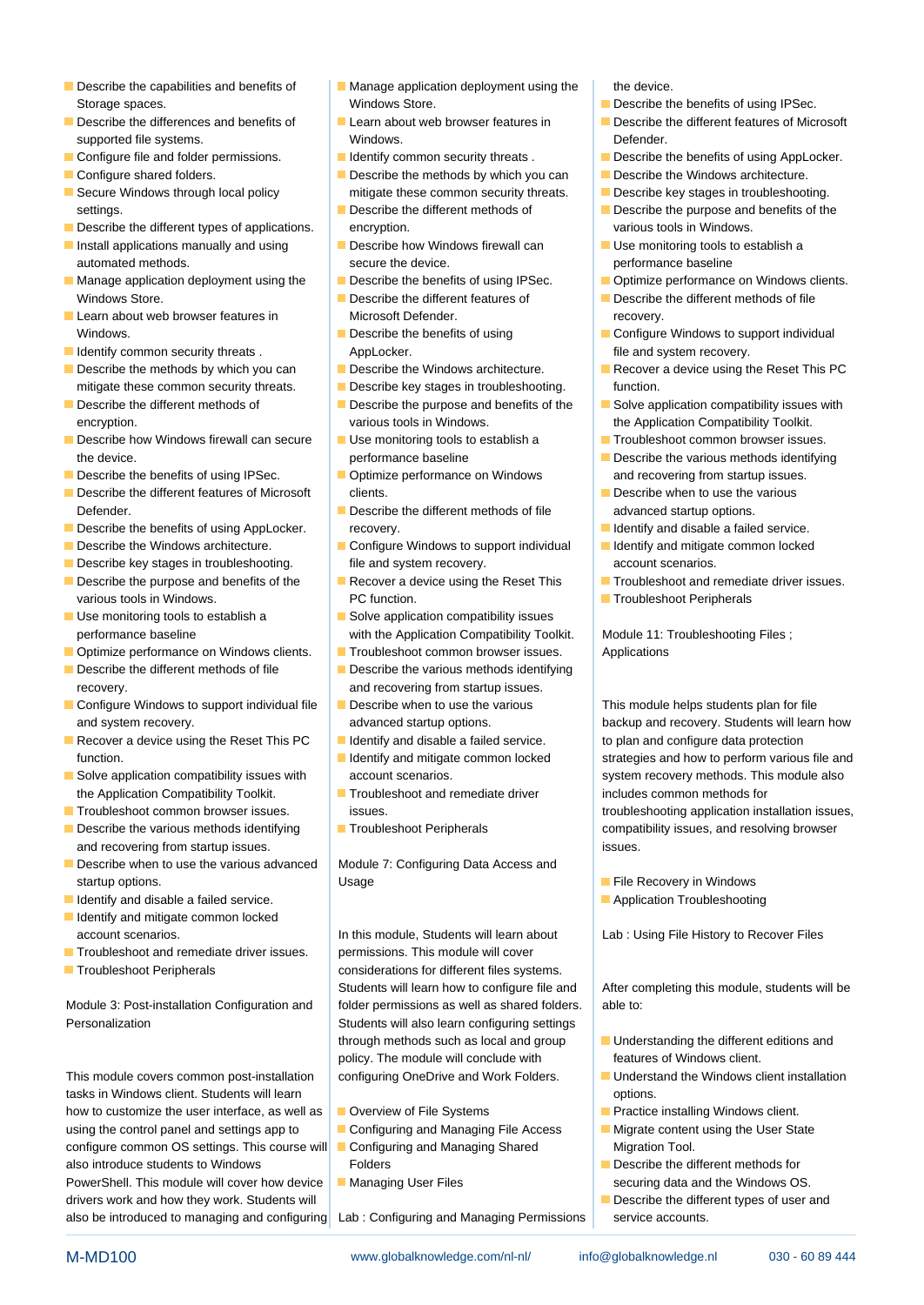### hardware peripherals such as printers. And Shares Configure Windows Hello.

- Configure and Customize the Windows Start Register a device with a domain. Menu Lab : Using Conditions to Control Access and Customize the Windows client UI
- 
- 
- 

Lab : Managing Windows 10 Settings line Configure Configure client-side printing and

able to: **If the Understand the Windows client** Configure Windows update using group

- Understanding the different editions and Practice installing Windows client. Configure IP network connectivity. features of Windows client. Migrate content using the User State Describe how name resolution works.
- Understand the Windows client installation Migration Tool. Describe remote access technologies like options. The context of the Describe the different methods for the VPNs.
- 
- Migrate content using the User State **Describe the different types of user and** management and access.
- Describe the different methods for securing **Configure Windows Hello.** cloud, and virtual storage. data and the Windows OS. **Configure user account control.** Configure user account control. **Configure local disk partitions and**
- Describe the different types of user and Register a device with a domain. volumes. service accounts. Customize the Windows client UI Describe the capabilities and benefits of
- 
- 
- 
- 
- Configure device specific settings such as setting app to configure settings. **Configure shared folders.** power plans and mobile device options. **Perform tasks using Windows Secure Windows through local policy** power plans and mobile policy
- Use the Windows control panel and setting PowerShell. The Power Shell Settings. app to configure settings.  $\Box$  Describe concepts related to drivers.  $\Box$  Describe the different types of
- **Perform tasks using Windows PowerShell.** Describe printer management concepts.  $\Box$  applications.
- Describe concepts related to drivers. Configure client-side printing and Install applications manually and using
- Describe printer management concepts. <br>managing print server properties. automated methods.
- Configure client-side printing and managing **Describe the Windows servicing model.** Manage application deployment using the print server properties. Configure Windows update settings. Windows Store.
- Describe the Windows servicing model. Describe updating Windows using Learn about web browser features in
- **Configure Windows update settings.** WSUS. WINDOWS.
- Describe updating Windows using WSUS. Describe updating Windows using **IDENTIFY COMMON SECURY SET** Let us using  $\blacksquare$
- **Describe updating Windows using Windows Windows Windows Update for Business. Describe the methods by which you can** Update for Business. The Configure Windows update using group mitigate these common security threats.
- policy. The configure IP network connectivity. The encryption.
- Configure IP network connectivity. **Describe how name resolution works.** Describe how Windows firewall can secure
- Describe how name resolution works. Describe remote access technologies like the device.
- Describe remote access technologies like VPNs. VENS. Describe the benefits of using IPSec. VPNs. Configure Windows for remote Describe the different features of Microsoft Describe the different features of Microsoft
- **Configure Windows for remote management** management and access. Defender. and access. **Describe the options and benefits of Describe the benefits of using AppLocker.**
- Describe the options and benefits of local, local, cloud, and virtual storage. Describe the Windows architecture. cloud, and virtual storage. Configure local disk partitions and **Describe key stages in troubleshooting.**
- Configure local disk partitions and volumes. volumes. volumes. Describe the purpose and benefits of the number of the purpose and benefits of the
- 
- Describe the differences and benefits of Describe the differences and benefits of performance baseline
- 

- Common Configuration Options Effective Permissions Configure device specific settings such as
	-
	-

After completing this module, students will be  $\Box$  Describe the Windows servicing model. Lab : Synchronizing settings between devices able to: Configure Windows update settings.

- Understanding the different editions and Describe updating Windows using After completing this module, students will be features of Windows client. Notice that Mindows Update for Business.
	- installation options. **policy** policy.
	-
	-
- **Practice installing Windows client.** securing data and the Windows OS. **Configure Windows for remote** securing data and the Windows OS.
	-
	-
	-
	-
	-
- Configure Windows Hello. Configure device specific settings such Storage spaces. **Configure user account control.** as power plans and mobile device **Describe the differences and benefits of**  $\blacksquare$ **Register a device with a domain.** The options. The supported file systems.
- Customize the Windows client UI November 1988 Use the Windows control panel and North Configure file and folder permissions.
	-
	-
	-
	-
	-
	-
	-
	-
- **Configure Windows update using group example policy.** Notice the policy policy and the policy policy and the policy of the Describe the different methods of
	-
	-
	-
	-
	-
	-
- Describe the capabilities and benefits of Describe the capabilities and benefits of various tools in Windows. Storage spaces. Storage spaces. Storage spaces. Storage spaces is a stablish a stablish a
	- supported file systems. Supported file systems. Supported file systems. **Optimize performance on Windows clients.**

M-MD100 www.globalknowledge.com/nl-nl/ info@globalknowledge.nl 030 - 60 89 444

Configure file and folder permissions. Configure file and folder permissions. Describe the different methods of file

- 
- $\blacksquare$  Configure user account control.
- 
- 
- **Advanced Configuration Methods** line power plans and mobile device options.
- $\blacksquare$  Managing Drivers and Devices Use the Use the Windows control panel and setting Lab : Work Folders **app to configure settings.**
- Lab : Managing local and network printers line Perform tasks using Windows PowerShell.
	- $\blacksquare$  Describe concepts related to drivers.
	- Lab : Synchronizing files with OneDrive **Describe printer management concepts.** 
		- managing print server properties.
		-
		-
		- $\blacksquare$  Describe updating Windows using WSUS.
		-
		-
		-
		-
		-
		-
	- Migration Tool. **Service accounts.** All the service accounts. Describe the options and benefits of local,
		-
		-
		-
		-
		-
		-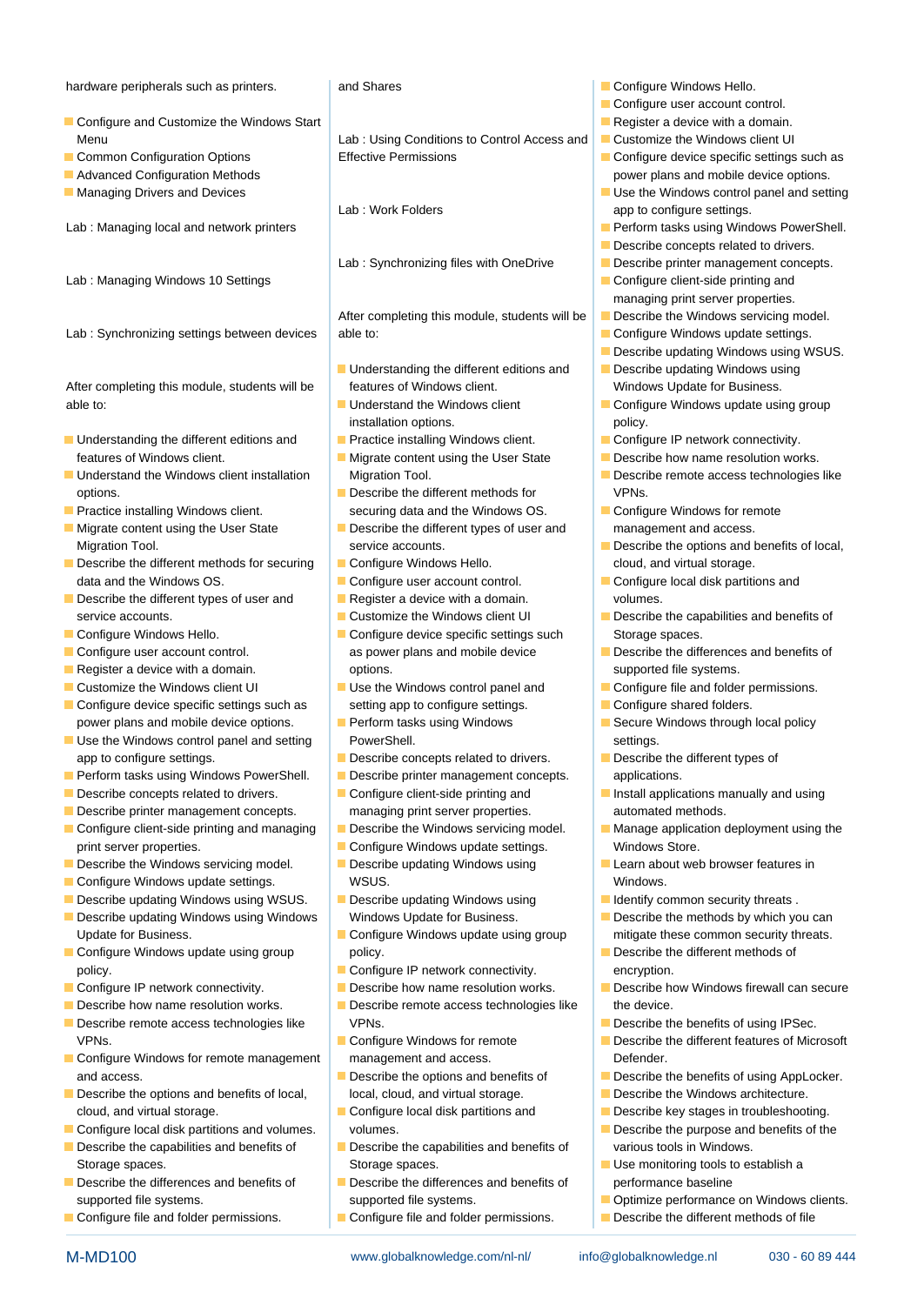- 
- settings. The settings is settings. The settings of the and system recovery.
- 
- Install applications manually and using applications. automated methods. Install applications manually and using **Solve application compatibility issues with**
- Windows Store. Manage application deployment using the Troubleshoot common browser issues.
- 
- 
- Describe the methods by which you can I Identify common security threats . advanced startup options. mitigate these common security threats.  $\Box$  Describe the methods by which you can  $\Box$  Identify and disable a failed service.
- encryption. **Describe the different methods of account scenarios. Describe the different methods of** account scenarios.
- the device. **Describe how Windows firewall can** Describe how Windows firewall can **Troubleshoot Peripherals**
- Describe the benefits of using IPSec. secure the device.
- Describe the different features of Microsoft Describe the benefits of using IPSec. Module 12: Troubleshooting the OS Defender. Defender and line of language in the Describe the different features of
- Describe the benefits of using AppLocker. Microsoft Defender.
- 
- 
- 
- 
- Optimize performance on Windows clients. Use monitoring tools to establish a
- Describe the different methods of file performance baseline Troubleshooting Windows Startup
- **Configure Windows to support individual file** clients. **In the client of the client of the client** clients of the client of the client of the client of the client of the client of the client of the client of the client of and system recovery.  $\Box$  Describe the different methods of file
- **Recover a device using the Reset This PC** recovery. The recovery recovery **Lab**: Using Advanced Startup and Windows function. Configure Windows to support individual RE to recover from Boot Failures
- $\blacksquare$  Solve application compatibility issues with file and system recovery. the Application Compatibility Toolkit. **Recover a device using the Reset This**
- 
- 
- **Describe when to use the various advanced**  $\Box$  Troubleshoot common browser issues.
- 
- I Identify and mitigate common locked Describe when to use the various
- Troubleshoot and remediate driver issues. Identify and disable a failed service. features of Windows client.
- 

In this module, Students will learn about Describe the different methods for keeping Windows clients up-to-date. Students | Module 8: Managing Apps in Windows Client | securing data and the Windows OS. will be introduced to the new Windows and the Describe the different types of user and servicing model and how it applies to various service accounts. scenarios. Students will learn the various In this module, Students will be introduced to Configure Windows Hello. different methods for updating Windows and App management in Windows. This module Configure user account control. applications, as well as managing updates will cover the different types of apps and Register a device with a domain. using tools like group policy and Windows supported installation methods. Students will Customize the Windows client UI

- 
- 

Lab : Managing Windows Update Settings **Providing Apps to Users Providing Apps to Users Providing Apps to Users** Providing Apps to Users Providing Apps to Users Providing Apps to Users Providing Apps to Users Providing A

- Configure shared folders. The Configure shared folders. The Configure shared folders. The covery.
	-
	-
- Manage application deployment using the automated methods. The Application Compatibility Toolkit.
- Learn about web browser features in Windows Store. Describe the various methods identifying
- I Identify common security threats . Windows. Windows Manuson Common security threats . Windows.
	-
- Describe the different methods of mitigate these common security threats. In Identify and mitigate common locked
	-
	-
	-
	-
	-
	-
	-
- Use monitoring tools to establish a **Describe the purpose and benefits of the** options, and how to troubleshoot different performance baseline various tools in Windows. Windows services.
	-
	-
	-
	-
	-
- **Describe the various methods identifying**  $\Box$  **Solve application compatibility issues**  $\Box$  PC and recovering from startup issues. with the Application Compatibility Toolkit.
	-
- I Identify and disable a failed service. And recovering from startup issues. All able to:
	-
	-
	- account scenarios. options.
- Module 4: Updating Windows **Troubleshoot and remediate driver Practice installing Windows client.** 
	- **Troubleshoot Peripherals** Migration Tool.

Update for Business. **Learn how to install apps using manual and Configure device specific settings such as a such as** automated methods, as well as manage app  $\vert$  power plans and mobile device options. ■ Windows Servicing Model **Delivery using the Windows Store. Finally, this** ■ Use the Windows control panel and setting **Updating Windows The Cover managing Microsoft Edge.** app to configure settings.

- 
- 

- Secure Windows through local policy **Secure Windows through local policy** Configure Windows to support individual
- Describe the different types of applications. Describe the different types of Recover a device using the Reset This PC
	-
	-
	- Windows. **Learn about web browser features in** and recovering from startup issues.
		-
		-
		-
- Describe how Windows firewall can secure encryption. The entropy of the Troubleshoot and remediate driver issues.
	-

Describe the Windows architecture. Describe the benefits of using In this module, Students will learn how to Describe key stages in troubleshooting. AppLocker. AppLocker. The state of troubleshoot startup and service issues Describe the purpose and benefits of the **Describe the Windows architecture.** Prelated to the operating system. This module various tools in Windows. **Describe key stages in troubleshooting.** will teach the different startup and recovery

recovery. **Optimize performance on Windows Troubleshooting Operating System Service** 

■ Troubleshoot common browser issues. 
■ PC function. 
■ PC function.

Lab : Recovering Windows using Reset This

startup options. **Describe the various methods identifying** After completing this module, students will be

- account scenarios. And and startup options. And advanced startup options.
- **Troubleshoot Peripherals Troubleshoot Peripherals Integral Common locked** Understand the Windows client installation
	-
	- line issues. Migrate content using the User State
		-
		-
		-
		-
		-
		-
		-
		-
		- Perform tasks using Windows PowerShell.
		-
	- Managing Universal Windows Apps | Describe printer management concepts.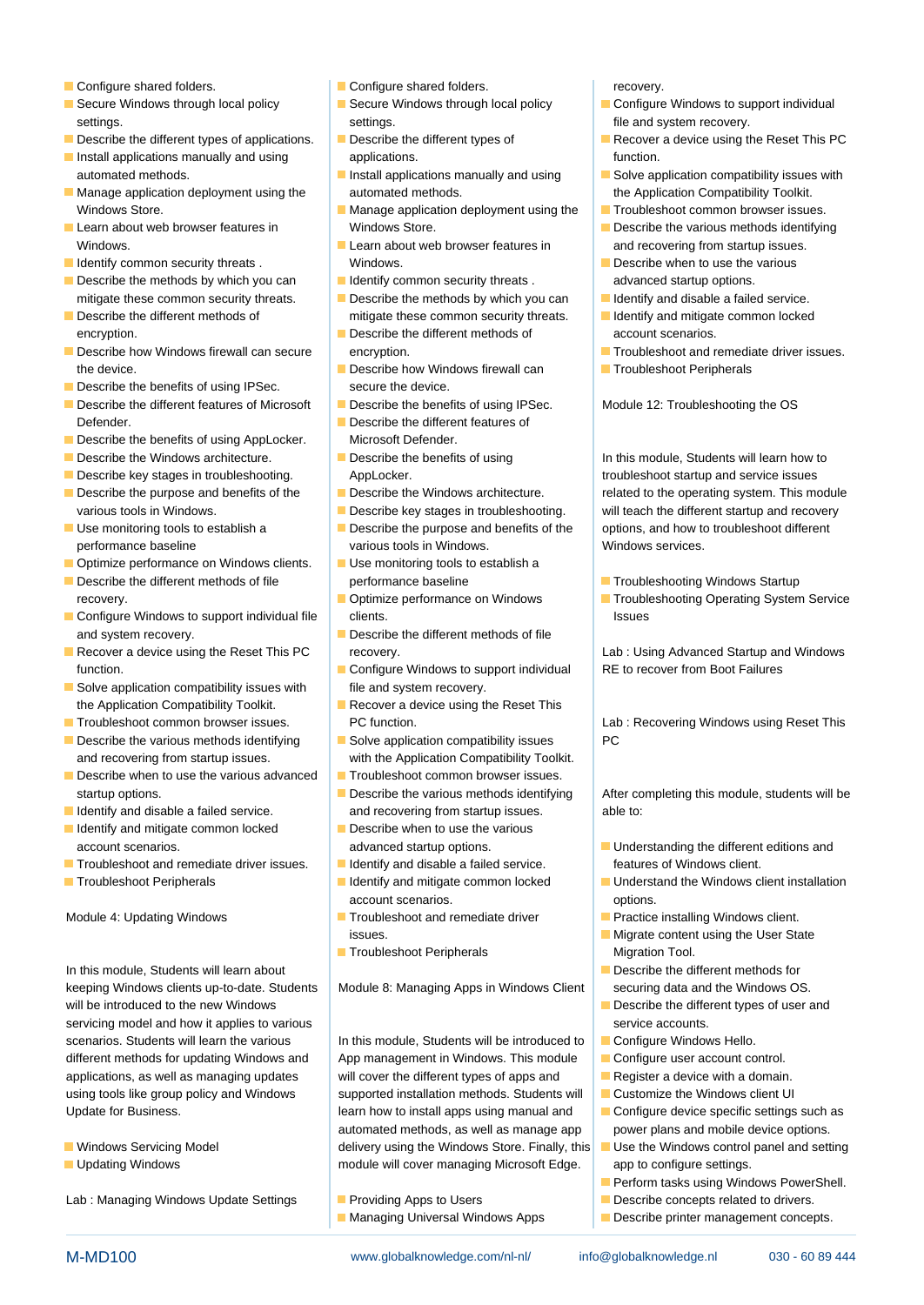After completing this module, students will be managing print server properties. able to: https://educitor.com/induction/induction/induction/induction/induction/induction/induction/induction/

- Understanding the different editions and line Describe updating Windows using WSUS. features of Windows client. Describe updating Windows using
- Understand the Windows client installation Lab : Installing Apps in Windows 10 Windows Update for Business. options. **line Configure Windows update using group** options.
- **Practice installing Windows client.** policy.
- 
- Describe the different methods for securing line Describe remote access technologies like
- Describe the different types of user and features of Windows client. Configure Windows for remote
- 
- Configure user account control. **Practice installing Windows client.** cloud, and virtual storage.
- 
- 
- Configure device specific settings such as Describe the different methods for Describe the capabilities and benefits of power plans and mobile device options. securing data and the Windows OS. Storage spaces.
- Use the Windows control panel and setting Describe the different types of user and Describe the differences and benefits of app to configure settings. Service accounts. Service accounts supported file systems.
- **Perform tasks using Windows PowerShell.** Configure Windows Hello. Configure file and folder permissions.
- Describe concepts related to drivers. Configure user account control. Configure shared folders.
- 
- Configure client-side printing and managing **Customize the Windows client UI** settings. print server properties. Configure device specific settings such Describe the different types of
- 
- 
- **Describe updating Windows using WSUS.** Use the Windows control panel and automated methods.
- Update for Business. Perform tasks using Windows Windows Store.
- **Configure Windows update using group PowerShell.** PowerShell **PowerShell PowerShell PowerShell PowerShell PowerShell PowerShell PowerShell PowerShell PowerShell PowerShell PowerShell PowerShell Pow** policy. **Describe concepts related to drivers.** Windows.
- 
- 
- Describe remote access technologies like managing print server properties. mitigate these common security threats. VPNs. **Describe the Windows servicing model.** Describe the different methods of
- $\Box$  Configure Windows for remote management  $\Box$  Configure Windows update settings.  $\Box$  encryption. and access. **Describe updating Windows using Describe how Windows firewall can secure**
- **Describe the options and benefits of local, example 30 WSUS.** The device. cloud, and virtual storage.  $\Box$  Describe updating Windows using  $\Box$  Describe the benefits of using IPSec.
- Configure local disk partitions and volumes. Windows Update for Business. Describe the different features of Microsoft
- Storage spaces. **Example 3** of the benefits of using AppLocker.
- Describe the differences and benefits of Configure IP network connectivity. Describe the Windows architecture. supported file systems. **Describe how name resolution works. Describe key stages in troubleshooting.**
- 
- 
- Secure Windows through local policy **Configure Windows for remote** Use monitoring tools to establish a settings. The contract of the management and access. The performance baseline performance baseline
- Describe the different types of applications. Describe the options and benefits of Describe the Optimize performance on Windows clients.
- automated methods. Configure local disk partitions and recovery.
- **Manage application deployment using the volumes.** Configure Windows to support individual value of the volumes. Windows Store. **Describe the capabilities and benefits of file and system recovery.**
- 
- 
- mitigate these common security threats. Configure shared folders. The Configure shared folders and the Configure shared folders.
- Describe the different methods of Secure Windows through local policy Describe the various methods identifying
- Describe how Windows firewall can secure Describe the different types of Describe when to use the various

 $\blacksquare$  Managing the Microsoft Edge Browser  $\blacksquare$  Configure client-side printing and

Internet Explorer Enterprise Mode **Configure Windows update settings.** 

Migrate content using the User State After completing this module, students will be Configure IP network connectivity. Migration Tool. **Able to:** Able to: Describe how name resolution works.

- data and the Windows OS. **Understanding the different editions and VPNs.**<br>
Describe the different types of user and **Executions** features of Windows client.
	-
	-
- **Customize the Windows client UI Migration Tool.** Customize the Windows client UI Migration Tool.
	-
	-
	-
	-
	-
	-
- **Describe the Windows servicing model.** as power plans and mobile device applications.
	-
	-
	-
- Configure IP network connectivity. Describe printer management concepts. **I** Identify common security threats . Describe how name resolution works. Configure client-side printing and Describe the methods by which you can
	-
	-
	-
	-
- Describe the capabilities and benefits of Configure Windows update using group Defender.
	-
	-
- Configure file and folder permissions. Describe remote access technologies like Describe the purpose and benefits of the Configure shared folders. VPNs. various tools in Windows.
	-
- Install applications manually and using a local, cloud, and virtual storage. **Describe the different methods of file** 
	-
- Learn about web browser features in Storage spaces. Recover a device using the Reset This PC
- Windows. **Describe the differences and benefits of function.** I Identify common security threats . Supported file systems. Solve application compatibility issues with  $\blacksquare$  Solve application compatibility issues with
- Describe the methods by which you can Configure file and folder permissions. the Application Compatibility Toolkit.
	-
	- encryption. **Example 20** settings. And recovering from startup issues.

M-MD100 www.globalknowledge.com/nl-nl/ info@globalknowledge.nl 030 - 60 89 444

- 
- 
- 
- -
- 
- 
- 
- 
- service accounts. The Understand the Windows client management and access.
- Configure Windows Hello. installation options. Describe the options and benefits of local,
- Register a device with a domain. Migrate content using the User State Configure local disk partitions and
	-
	-
	-
	-
- Describe printer management concepts. Register a device with a domain. Secure Windows through local policy
	-
- **Configure Windows update settings.** The options. The options of the settings of the options manually and using the options of the options.
- Describe updating Windows using Windows setting app to configure settings. Manage application deployment using the
	-
	-
	-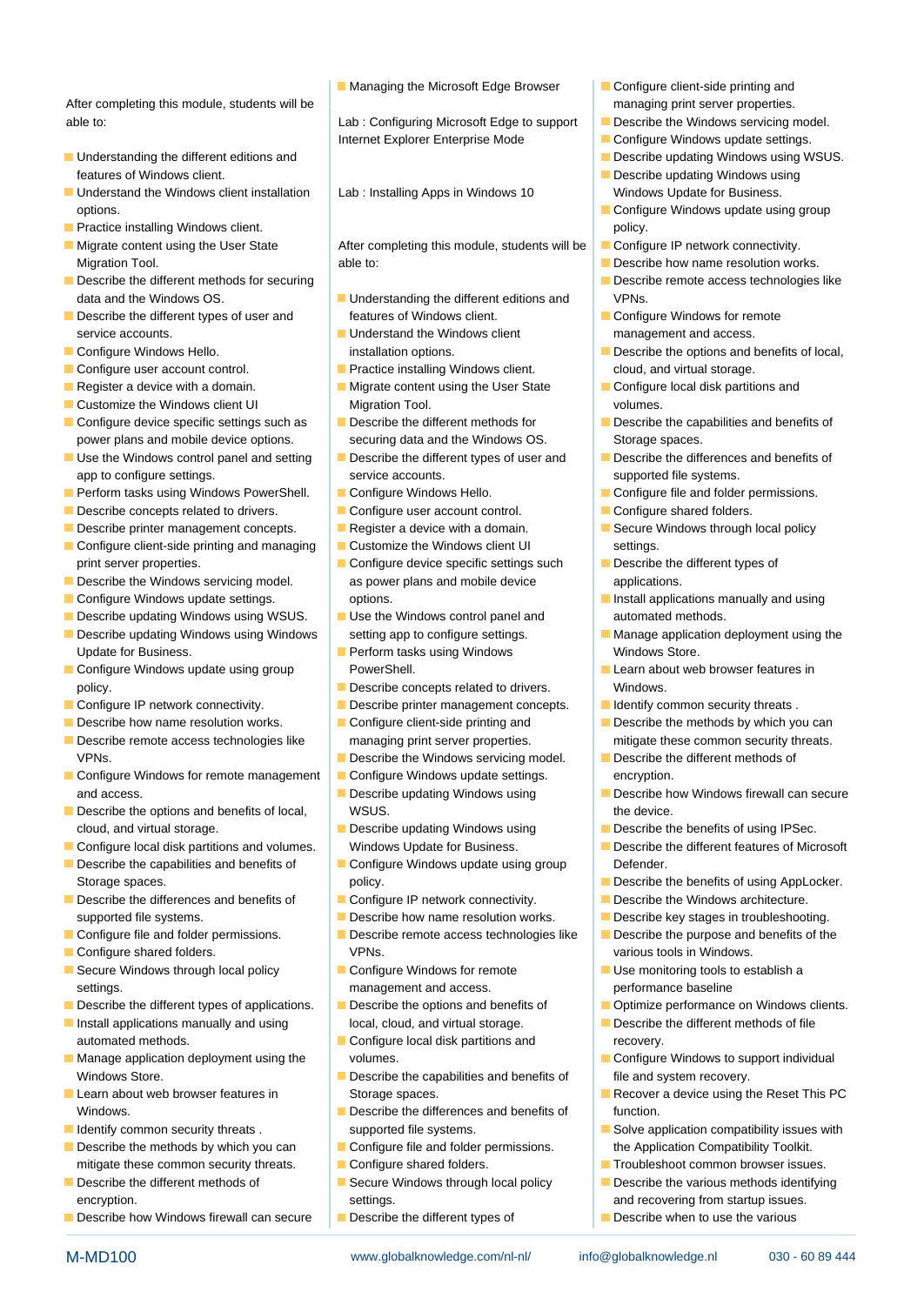- Describe the benefits of using IPSec.  $\Box$  Install applications manually and using  $\Box$  Identify and disable a failed service.
- Describe the different features of Microsoft automated methods. In the Internal Bullentify and mitigate common locked Defender. **Manage application deployment using the account scenarios.** Defender.
- 
- 
- Describe key stages in troubleshooting. Windows.
- various tools in Windows. **Describe the methods by which you can** Drivers
- performance baseline **Describe the different methods of**
- **Optimize performance on Windows clients.** encryption. This module introduces hardware
- 
- 
- function. **Describe the benefits of using including diagnostic methods and** function.
- Solve application compatibility issues with AppLocker. Application and a series of the series of the Solve application. the Application Compatibility Toolkit.  $\Box$  Describe the Windows architecture.
- Troubleshoot common browser issues. Describe key stages in troubleshooting. Troubleshooting Device Driver Failures
- Describe the various methods identifying Describe the purpose and benefits of the Overview of Hardware Troubleshooting and recovering from startup issues. various tools in Windows. The Communication Physical Failures
- Describe when to use the various advanced  $\Box$  Use monitoring tools to establish a startup options. **performance baseline** Lab : Troubleshooting Hardware by Using
- 
- I Identify and mitigate common locked clients.
- **The Troubleshoot and remediate driver issues.** recovery. The covering Cab : Recovering Windows by using a strategies of the covery.
- 

networking concepts. This module will Troubleshoot common browser issues. In Understanding the different editions and introduce to IPv4 and IPv6, and concepts like  $\Box$  Describe the various methods identifying features of Windows client. DNS. Students will learn how to configure and recovering from startup issues. In Directand the Windows client installation network settings in Windows, as well as learn  $\Box$  Describe when to use the various options. about wireless network technologies. The advanced startup options. Practice installing Windows client. module will conclude with methods of Indentify and disable a failed service. Migrate content using the User State managing Windows remotely. **If include the Unit of Algement Conduct Area** Migration Tool.

- 
- 
- **Implement Wireless Network Connectivity Interval Troubleshoot Peripherals Service accounts.** Service accounts.
- 
- 

- 
- 
- Describe the Windows architecture. Learn about web browser features in Froubleshoot Peripherals
	-
- Use monitoring tools to establish a mitigate these common security threats.
	-
	-
	-
	-
	-
	-
	-
	-
- I Identify and disable a failed service. **Optimize performance on Windows Memory Diagnostics** Windows Memory Diagnostics
	- account scenarios. **Describe the different methods of file**
- Troubleshoot Peripherals <br>■ Configure Windows to support individual Restore Point file and system recovery.
- Module 5: Configuring Networking Recover a device using the Reset This
- Solve application compatibility issues able to: In this module, Students will learn about with the Application Compatibility Toolkit.
	-
	-
	-
	-
	- account scenarios.  $\Box$  Describe the different methods for
	-
	-

**Remote Management Module 9: Configuring Threat Protection and Configure user account control.** Advanced Security **Register a device with a domain.** Advanced Security

> This module introduces students to protecting power plans and mobile device options. devices from external threats. Students will Use the Windows control panel and setting learn about the different types of common app to configure settings. threats. This module will teach students about **Perform tasks using Windows PowerShell.** using encryption, firewalls, and IPSec to help **Describe concepts related to drivers.** protect against threats. The module will **Describe printer management concepts.** conclude with how to configure and use Configure client-side printing and Windows Defender and AppLocker. managing print server properties.

- 
- 
- Connection Security Rules Describe updating Windows using
- Advanced Protection Methods Windows Update for Business.

the device. The device is applications. Applications of the device of the device of the device of the device of the device of the device of the device of the device of the device of the device of the device of the device o

- 
- 
- Describe the benefits of using AppLocker. Windows Store. The Store Manuson of Troubleshoot and remediate driver issues.
	-

Describe the purpose and benefits of the Identify common security threats . Module 13: Troubleshooting Hardware and

Describe the different methods of file **Describe how Windows firewall can** troubleshooting. Students will learn about recovery. **Secure the device.** And the device of the device of the device of the device of the device of the device of the device of the device of the device of the device of the device of the device of the device of the d Configure Windows to support individual file Describe the benefits of using IPSec. devices. Students will also learn steps for and system recovery. **Describe the different features of the system is and system hardware and external** Recover a device using the Reset This PC Microsoft Defender. **Example 19 and 19 and 19 and 19 and 19 and 19 and 19 and 19 and 19 and 19 and 19 and 19 and 19 and 19 and 19 and 19 and 19 and 19 and 19 and 19 and 19 and 19 an** 

- 
- 
- 
- 

PC function. The properties of the After completing this module, students will be

- 
- 
- 
- 
- Configure IP Network Connectivity Troubleshoot and remediate driver securing data and the Windows OS.
- **Implement Name Resolution issues.** In the intervention issues. Describe the different types of user and
- **Remote Access Overview Configure Windows Hello.** Configure Windows Hello.
	-
	-
	- **Customize the Windows client UI**
	- Configure device specific settings such as
	-
	-
	-
	-
	-
	- Describe the Windows servicing model.
	- Malware and Threat Protection **Configure Windows update settings.**
	- Microsoft Defender **Describe updating Windows using WSUS.** 
		-
		-
		- Configure Windows update using group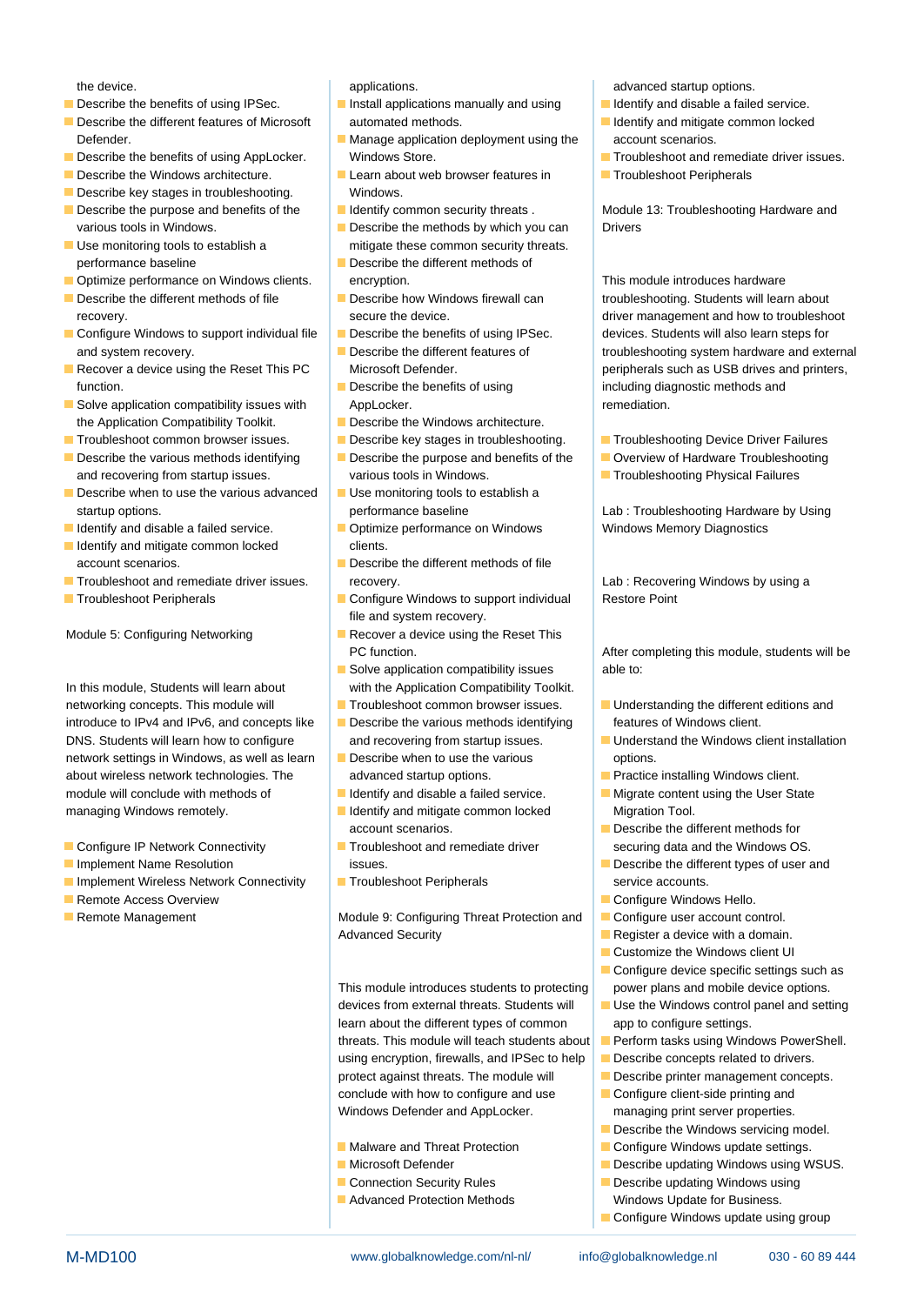Lab : Configuring Microsoft Defender Antivirus policy.

and Windows Security **Configure IP network connectivity.** Configure IP network connectivity.

- $\blacksquare$  Describe how name resolution works.
- Describe remote access technologies like VPNs.
- Configure Windows for remote management and access.
- Describe the options and benefits of local, cloud, and virtual storage.
- Configure local disk partitions and volumes.
- Describe the capabilities and benefits of Storage spaces.
- Describe the differences and benefits of supported file systems.
- Configure file and folder permissions.
- Configure shared folders.
- Secure Windows through local policy settings.
- Describe the different types of applications.
- **Install applications manually and using** automated methods.
- **Manage application deployment using the** Windows Store.
- **Learn about web browser features in** Windows.
- **I**I Identify common security threats .
- Describe the methods by which you can mitigate these common security threats.
- Describe the different methods of encryption.
- Describe how Windows firewall can secure the device.
- Describe the benefits of using IPSec.
- Describe the different features of Microsoft Defender.
- Describe the benefits of using AppLocker.
- Describe the Windows architecture.
- Describe key stages in troubleshooting.
- Describe the purpose and benefits of the various tools in Windows.
- Use monitoring tools to establish a performance baseline
- **Optimize performance on Windows clients.**
- Describe the different methods of file recovery.
- Configure Windows to support individual file and system recovery.
- Recover a device using the Reset This PC function.
- Solve application compatibility issues with the Application Compatibility Toolkit.
- **Troubleshoot common browser issues.**
- Describe the various methods identifying and recovering from startup issues.
- Describe when to use the various advanced startup options.
- I Identify and disable a failed service.
- I Identify and mitigate common locked account scenarios.
- **Troubleshoot and remediate driver issues.**
- **Troubleshoot Peripherals**